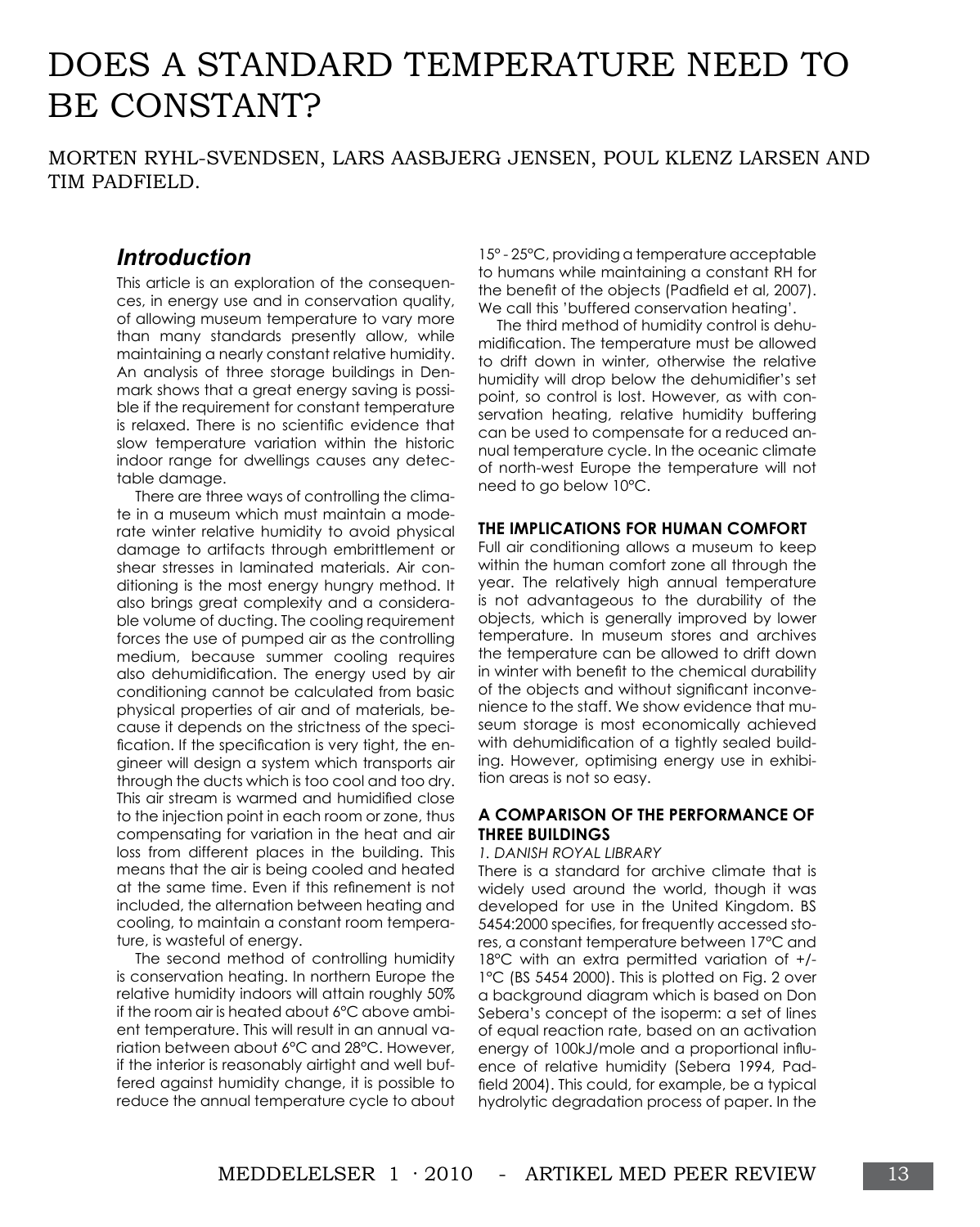

*Figure 1. A storage building of the Royal Library in Copenhagen, about 6,000 m<sup>2</sup> , completed in 2000. It is permanently air-conditioned to a set point at 18°C and 50% RH. Photo: Lars Aasbjerg Jensen.*



*Figure 2. Sebera type diagram (see text for explanation) with BS 5454:2000 and Royal Library (RL) climate limits superimposed.* 

diagram we set the isoperm passing through the normal room conditions of 20°C and 50% RH to one. As one moves to a colder or drier region, the reaction rate diminishes.

The actual performance of the Danish Royal Library is superimposed on this diagram. The specification set for the airconditioning is close to BS 5454 but the summer temperature cannot be held to the standard. The annual energy consumption is 30 kWh/m<sup>3</sup>.

## **2. Arnamagnæan archive**

The much smaller archive of the Arnamagnæan archive in Copenhagen University has buffered conservation heating. The climate is displayed in Fig. 4. The winter temperature is held up above ambient by heat leaking from the inhabited part of the building through an insulated wall. Relatively thin insulation to the outside ensures that the archive temperature is about half way between the building temperature and the outside. This, combined with the humidity buffering by the room walls and by its contents, ensures a steady RH, even though the water vapour concentration is different from that outside over long periods. Fine tuning of the RH is achieved through pumping in outside air when, by chance, it has the right water vapour concentration to correct the inside RH.

The Arnamagnæan archive has no direct heat input but one can calculate the heat flow to the outside from the details of construction. The heat loss is about 13 kWh/m3 per year. This seems large, but the

room is small,  $10 \times 4 \times 3$  m, so the ratio of volume to surface area is quite small.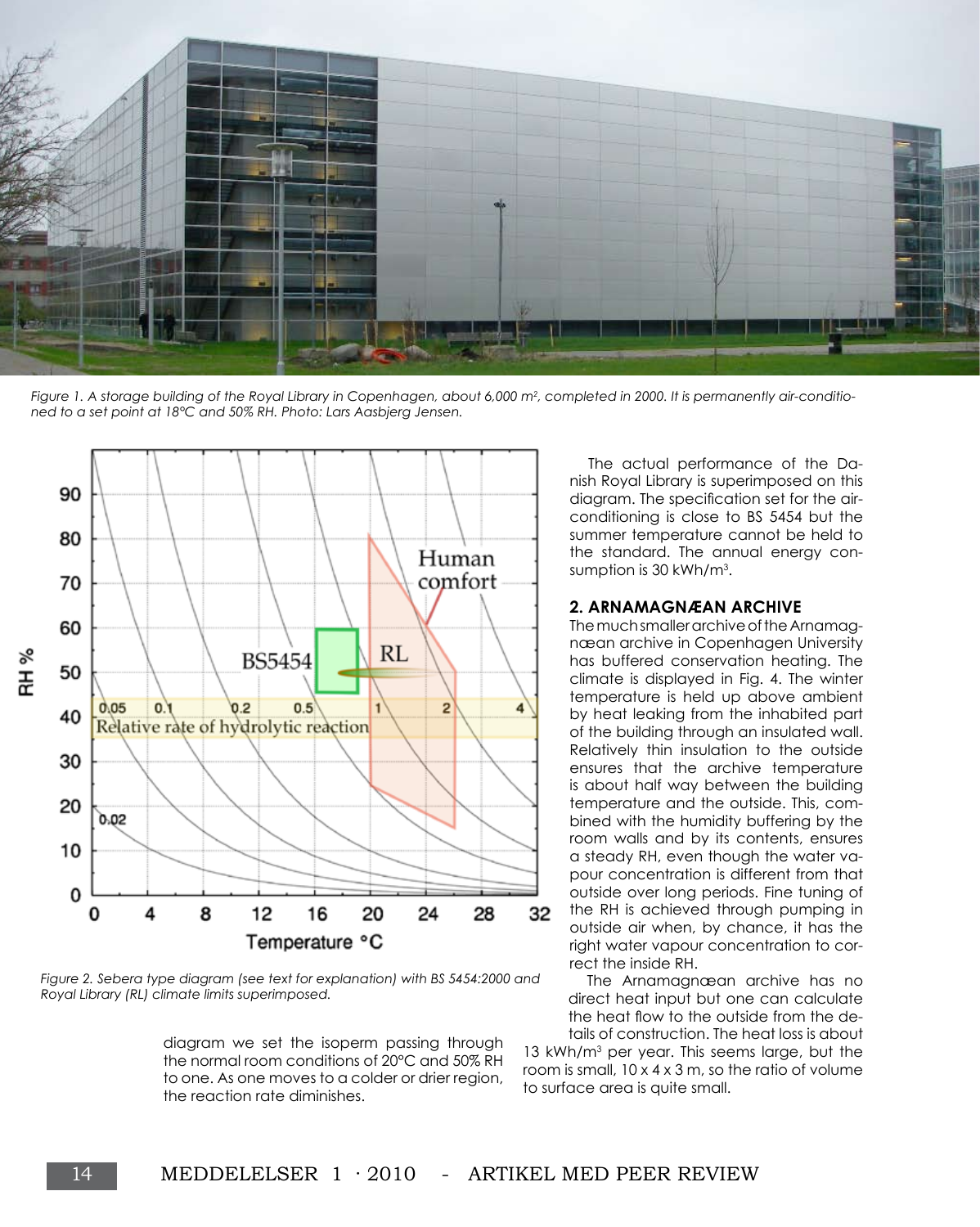

*Figure 3. A building of Copenhagen University. The Arnamagnæan archive is behind the portion of wall without windows. It has no internal heating but gains heat from the core of the building, which is kept within the human comfort zone. Heat loss to the outside through thin insulation on the two exterior walls keeps the archive temperature about midway between indoor and outdoor temperatures. Photo: Morten Ryhl-Svendsen.*



*Figure 4. The climate within the Arnamagnæan archive. The lowest trace is the difference between the water vapour concentrations inside and out. When the shaded area is below zero, there is excess water vapour within the archive.*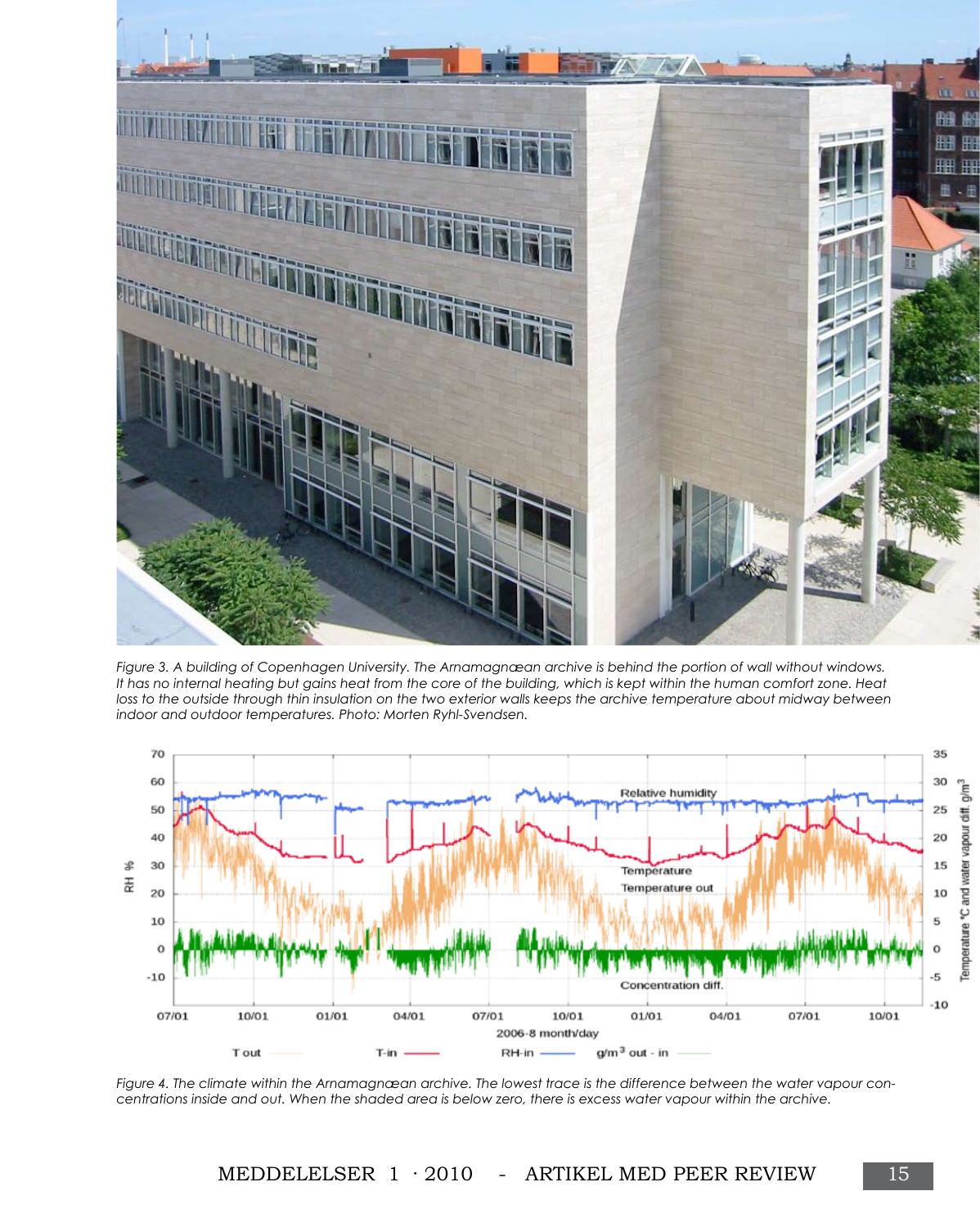

*Figure 6. The climate in the Ribe store generally has a constant RH with an annual temperature cycle between 10°C and 15°C.*  However, when the equipment fails, particularly in summer, the RH rises quite quickly, indicating inadequate humidity buffering *for fail-safe operation.* 

#### **3. Museum storage building in Ribe**

The museum storage in Ribe, in south west Denmark, is much larger: about 6,500 m<sup>3</sup>. It is dehumidified. The temperature is allowed to follow the running average outside temperature, though, as with the Arnamagnæan archive, there is some heating by leakage from inhabited regions of the building.

The climate is shown in Fig. 6. The temperature cycle is impressively gentle, considering there is no direct control. The RH is normally constant but rises quite rapidly when the dehumidifier is turned off, as happened on two occasions in

March-April 2008 and in July-August 2008. In spring, the humidity rise is gentle but in summer the RH rises to a dangerous degree within two weeks. The building would benefit from better humidity buffering to make it more tolerant of equipment failure. The energy used for dehumidification is 0.7 kWh/m<sup>3</sup> per year. The total energy use is a bit larger because a fan is used to distribute the dehumidified air and there is some leakage from heated parts of the building. Even these sources will scarcely bring the usage above 1.1 kWh/m<sup>3</sup> per year. The minimum temperature in Ribe is 10°C.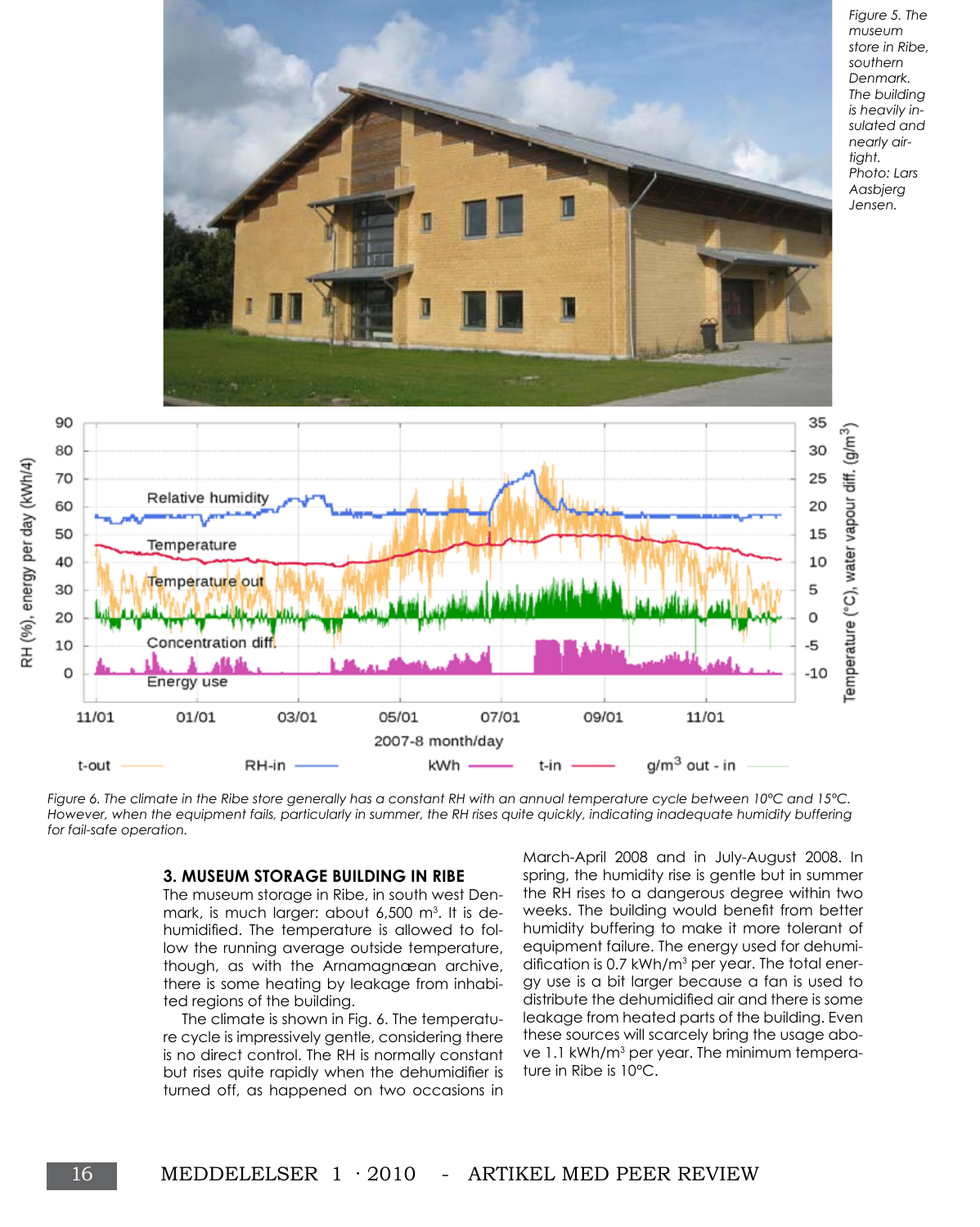## **Discussion**

The climate ranges of the three buildings are plotted on Fig. 7. One should not over-interpret these findings from a small sample but there is no doubt that dehumidification with temperature following the outside climate gives the slowest rate of chemical degradation in a cool climate.

These three buildings illustrate the three broad categories of climate control applicable to northern Europe, leaving no doubt that full air-conditioning is very much more expensive than the alternatives of conservation heating or dehumidification. The balance between energy use by these last two methods is shown in Fig. 8.

If the air exchange rate is zero, dehumidification costs nothing, after the initial drying of the building and contents. In practice, it is possible to get the air exchange rate in a storage building down to less than once per day. Ribe has about 0.7 air changes per day, The Arnamagnæan archive has about 5 air changes per day.

It is not possible to bring the heating energy down to match that of dehumidification. The Ribe building is insulated with 250 mm of mineral wool and has a large ratio of volume to surface area. The heat loss without any air exchange corresponds to five air changes per day. For a new store, dehumidification is clearly a better choice, giving better durability to the objects due to the overall lower temperatures. However, hybrid operation is possible, with waste heat from the dehumidifier and from adjacent heated spaces giving a measure of conservation heating.

For exhibitions the choice of climate control principle is not so clear cut. Buffered conservation heating will probably give better human comfort. With current building technology, the daily peak in temperature can be largely eliminated, even in exhibition spaces with many visitors. Humidity buffering remains an immature technology. We suggest that improving humidity buffering of inhabited spaces is an important step towards saving energy in museums.







*Figure 7. The British Standard for archives, BS 5454:2000, and the climate ranges of the three studied buildings are superimposed on the Sebera type diagram introduced in fig. 2. RL: Royal Library, AM: Arnamagnæan archive.* 

*Figure 8. A comparison of the energy use predicted for the Ribe store by conservation heating, compared with dehumidification. The RH is set at 60%, the store has a surface area of 0.5 m<sup>2</sup> per m<sup>3</sup> and the U-value (thermal conductance of the building envelope) is set to 0.3 W/m<sup>2</sup> K, which is a good insulation quality. The air change must exceed 6 times per day before conservation heating becomes cheaper than dehumidification. The graph is constructed using the latent heat of condensation of water and therefore assumes perfect efficiency in the dehumidifier. In reality, the dehumidification line will be steeper.*

*Figure 9. The indoor pollution concentration depends on the air exchange rate. For chemicals generated indoors, the starting point is the steady-state concentration at near-zero ventilation (100%). For compounds such as acetic acid this may be several hundred ppb. Outdoor pollutants decrease in concentration (from an ambient level of 100%) as they are absorbed by deposition on surfaces on their route into a building and within the room. A low air exchange rate retards ingress from outdoors, but at the same time blocks the escape of internally generated pollutants. The model is based on a room comparable to the Arnamagnæan archive, and assumes steady state conditions for outdoor and indoor generation of pollutants (Ryhl-Svendsen 2006).*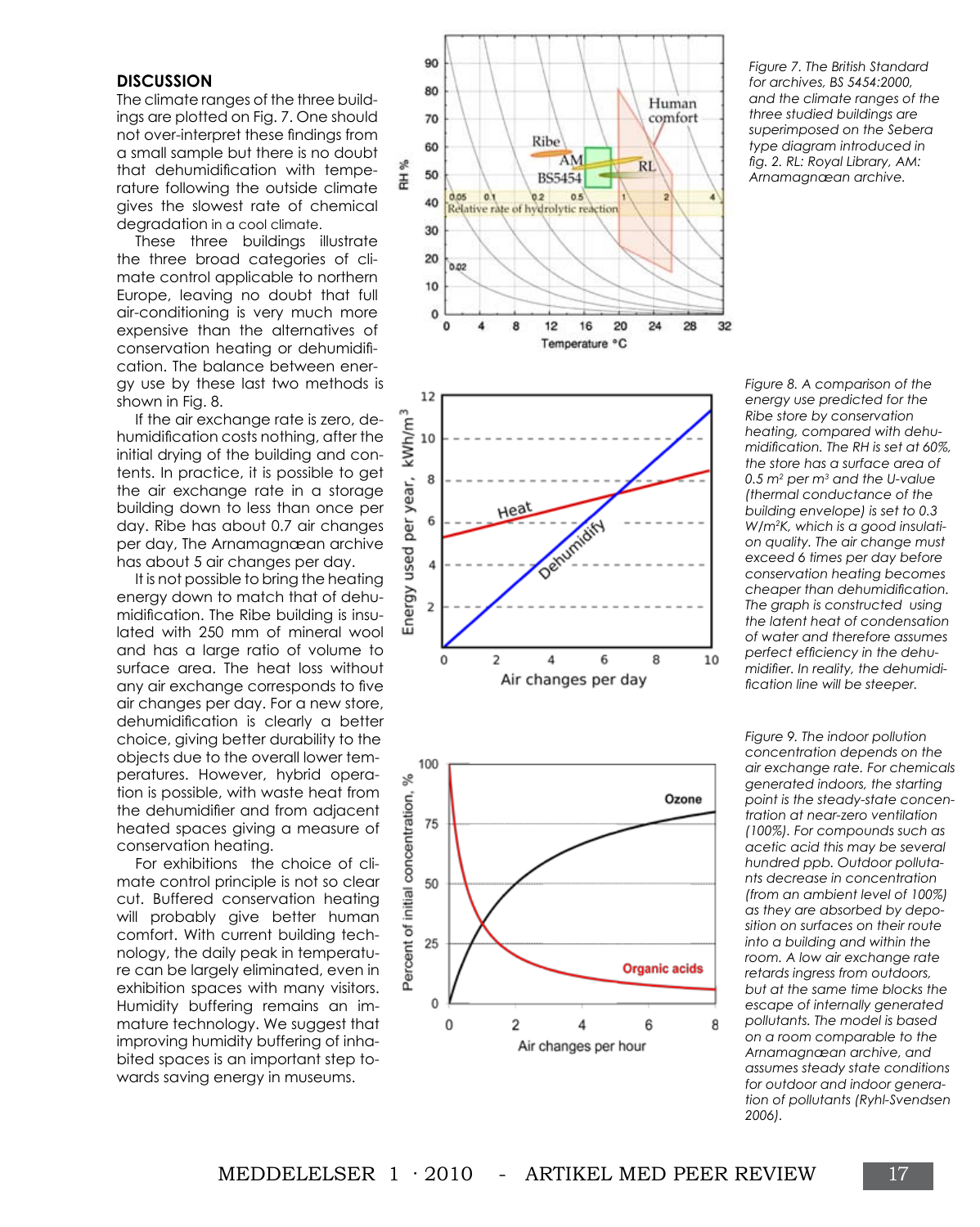#### **Ventilation**

The two low energy stores we have described rely on a very low air exchange rate with outside, and they have also a fairly low re-circulation rate within the store. Archive standard BS5454:2000 advocates 'good ventilation' in several passages. This advice may be based on an unsubstantiated belief that ventilation inhibits mould growth and ignores the role of air movement in spreading dust, spores and volatile chemicals. Inhibition of mould growth by air movement is due to the indirect influence of air movement in equalizing the temperature throughout a room, thus preventing the high RH that develops in cold corners of a warm room. Inhabited rooms usually have a higher water vapour concentration than outside because of human metabolism and other water vapour generating activities, so the RH in cold places, behind furniture set against the outer wall for example, can reach 100% even when the outside RH is moderate. In a purpose built museum store the human presence is minimal, the temperature difference between inside and outside is small and the building can be designed not to have cold corners. For these buildings, the standard advice is not relevant.

A low air exchange rate minimises entry of pollutants formed outside but fails to flush out pollutants generated inside. Fig. 9 shows how the inside concentration of ozone, as modeled for a room the size of the Arnamagnæan archive, depends on the air exchange rate. To reduce the indoor ozone concentration below 10% of that outdoors, the air exchange rate must be 0.2 per hour<sup>1</sup> or less. The typical outdoor concentration is 20-40 ppb for northern Europe. However, peak values can reach beyond 100 ppb.

In contrast to this is the increase in concentration of pollutants generated indoors as the air exchange rate diminishes. If indoor sources of pollutant are present, from interior furnishing or from the stored objects themselves, the concentration in the air will build up until the rate of reaction equals the rate of production. Organic acids are known to be corrosive to some metals and to damage organic materials such as paper. Recirculation of the inside air through an air filter will imitate the action of ventilation to the outside, so a circulation rate of twice per hour will greatly reduce the concentration of internally generated pollutants.

Deciding the optimum rate of recirculation depends on estimating how much of the pollutant will react within the immediate enclosure, such as an acetate film container, an archival box, or a book, and how much will escape into the room air to react with other objects in the collection.

#### **Conclusions**

The energy saving that comes from allowing a slow annual cycle of temperature in museums and museum stores in northern climates is so large that passive acceptance of the authority of inflexible standards is no longer sustainable, neither on scientific nor on energy efficiency considerations. The guardians of our standards must now justify them scientifically, on the basis of existing knowledge, or allow relaxation of the temperature limits. There is no case for delay while we continue to establish damage functions for very slow reactions. It is not always true that environmental quality for preservation has to be sacrificed for energy saving: we know of no evidence that allowing a drift to lower winter temperature does harm. The period of summer temperature above the standard specification can be reduced by careful attention to the thermal and humidity capacity of the building envelope and interior structures. Our research effort should be directed towards highly buffered building design, design of buildings and sites which optimise solar gain, and efficient use of light, both natural and artificial.

#### **Acknowledgements**

We thank Mette Jakobsen for the climate data from the Arnamagnæan archive, Svend Jørgensen for information about the Ribe store, and Christian Bruun and Marie Vest for information about the book storage building of the Royal Library.

#### **Abstract**

Three methods of controlling relative humidity (RH) in museum stores are compared for energy use, based on data from three buildings in northern Europe (Denmark). Full air-conditioning is by far the most expensive. Next is conservation heating. Dehumidification without temperature control is by far the cheapest solution. Thermal and humidity buffers allow both conservation heating and dehumidification to operate within a safe annual temperature cycle: 15°C - 25°C for conservation heating, 10°C - 15°C for dehumidification. The saving in energy by using dehumidification rather than air conditioning is so large that the requirement for constant temperature expressed in many museum standards should be abandoned in favour of a permitted annual cycle within the range 10°C to 25°C. This will also give better chemical durability to organic materials than standards based on conditions for human comfort.